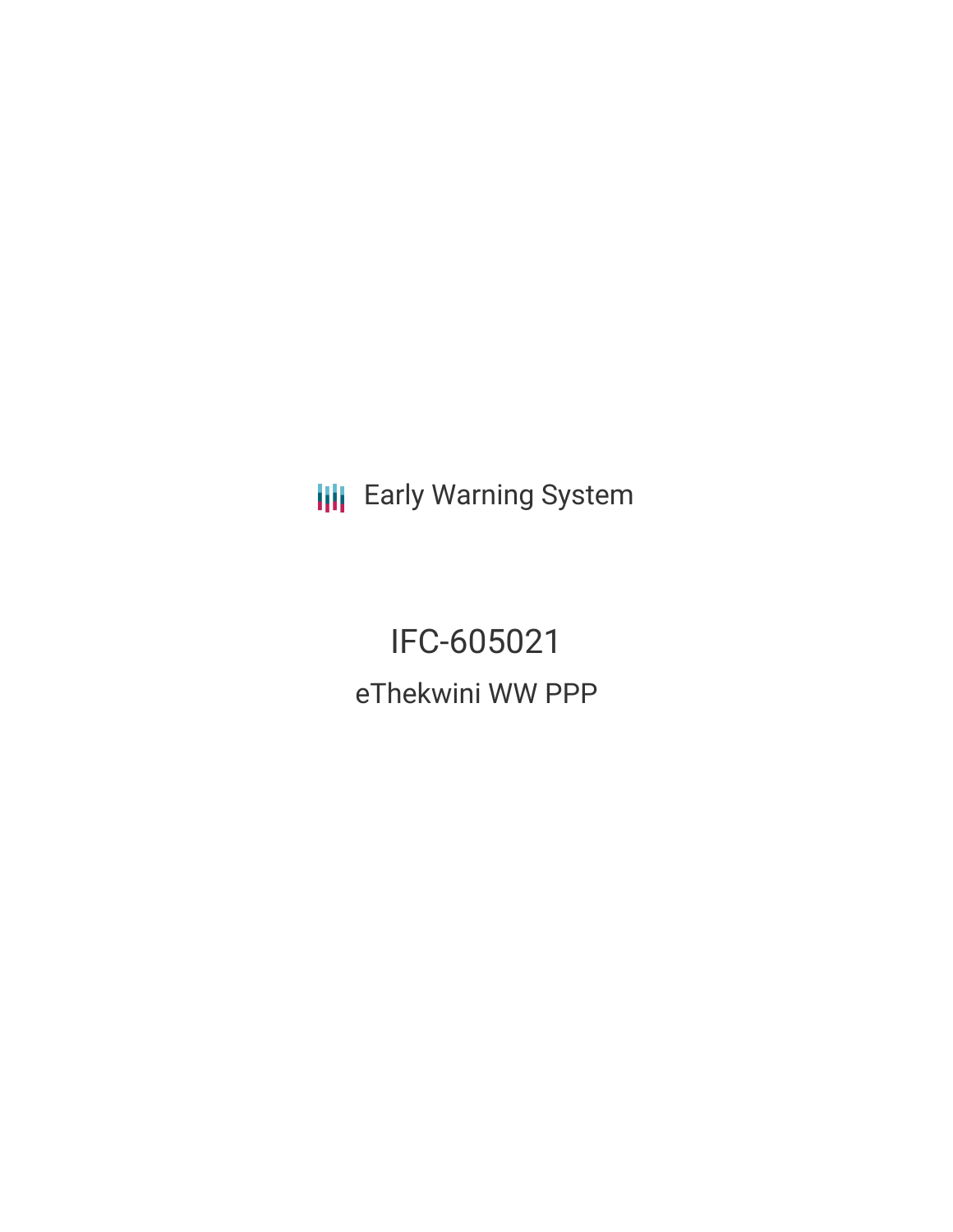### **Quick Facts**

| <b>Countries</b>              | South Africa                                                  |
|-------------------------------|---------------------------------------------------------------|
| <b>Financial Institutions</b> | International Finance Corporation (IFC)                       |
| <b>Status</b>                 | Active                                                        |
| <b>Bank Risk Rating</b>       |                                                               |
| <b>Borrower</b>               | *Borrower information not provided at the time of disclosure* |
| <b>Sectors</b>                | <b>Technical Cooperation, Water and Sanitation</b>            |
| <b>Investment Type(s)</b>     | <b>Advisory Services</b>                                      |
| <b>Project Cost (USD)</b>     | $$1.35$ million                                               |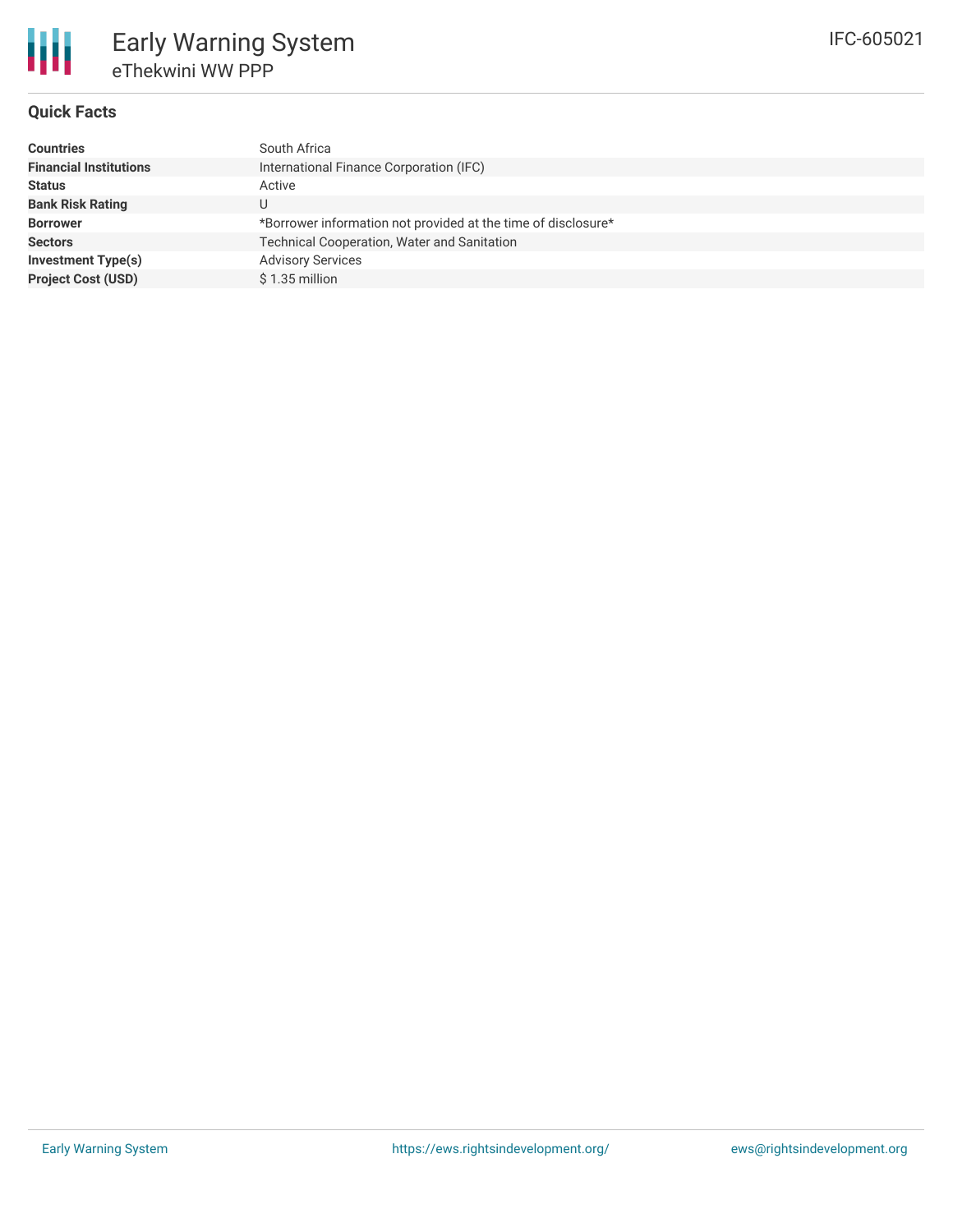

## **Project Description**

According to bank provided information, the Water and Sanitation ("EWS") unit of the eThekwini Municipality has embraced a strategy to develop Durban's urban water and wastewater treatment infrastructure through a program of Public Private Partnerships (the "PPP Program").

IFC transaction advisory will support the structuring and bidding of a key PPP transaction: the design, financing, construction and operations of two greenfield wastewater treatment works at uMdloti and uMkomaas.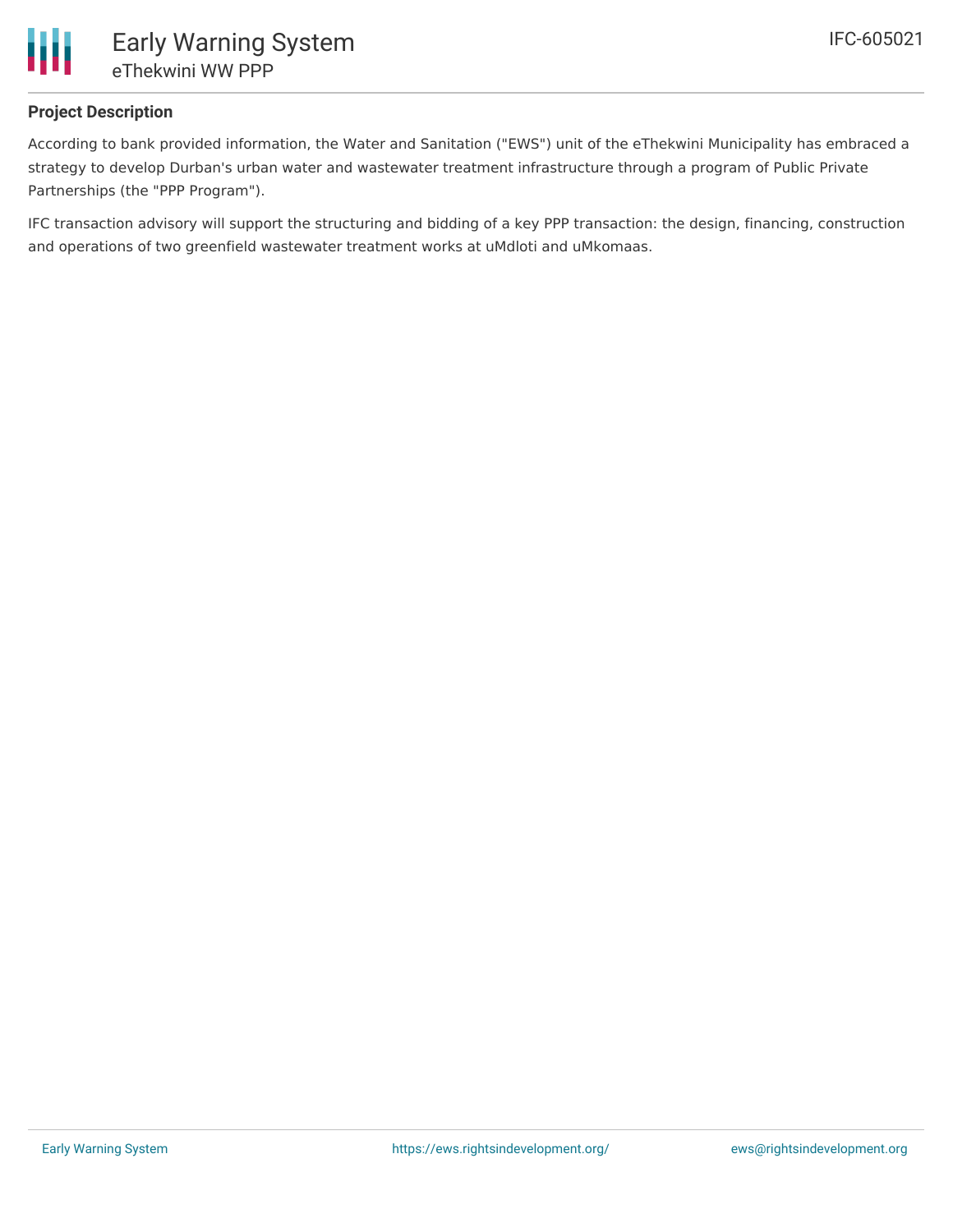### **Investment Description**

• International Finance Corporation (IFC)